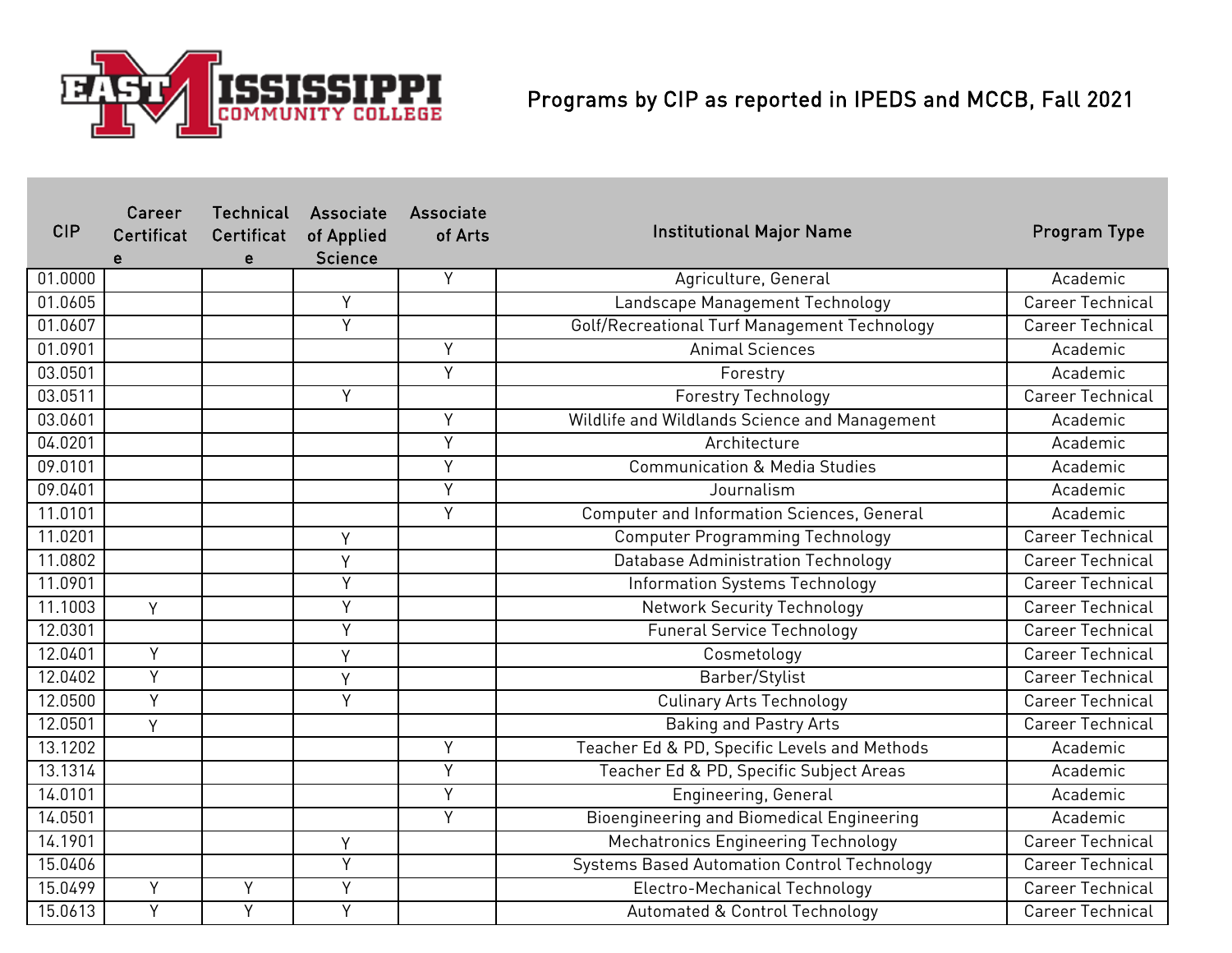| 15.1301 |   |   | Y |   | Drafting & Design Technology                              | <b>Career Technical</b> |
|---------|---|---|---|---|-----------------------------------------------------------|-------------------------|
| 16.0101 |   |   |   | Υ | Foreign Languages and Literatures, General                | Academic                |
| 19.0704 |   |   |   | Y | <b>Family Systems</b>                                     | Academic                |
| 22.0302 |   |   |   | Y | <b>Legal Support Services</b>                             | Academic                |
| 23.0101 |   |   |   | Y | English Language & Literature, General                    | Academic                |
| 24.0101 |   |   |   | Υ | Liberal Arts & Sciences, General Studies & Humanities     | Academic                |
| 26.0101 |   |   |   | Y | Biology, General                                          | Academic                |
| 26.0202 |   |   |   | Υ | Biochemistry                                              | Academic                |
| 27.0101 |   |   |   | Υ | Mathematics                                               | Academic                |
| 31.0101 |   |   |   | Υ | Parks, Recreation and Leisure Studies                     | Academic                |
| 31.0301 |   |   |   | Y | <b>Recreation Administration</b>                          | Academic                |
| 31.0504 |   |   |   | Υ | Sports and Fitness Administration/Management              | Academic                |
| 31.0505 |   |   |   | Υ | Health and Physical Education/Fitness                     | Academic                |
| 40.0401 |   |   |   | Y | Atmospheric Sciences and Meteorology, General             | Academic                |
| 40.0501 |   |   |   | Y | Chemistry                                                 | Academic                |
| 40.0801 |   |   |   | Y | Physics                                                   | Academic                |
| 42.0101 |   |   |   | Y | Psychology, General                                       | Academic                |
| 42.2806 |   |   |   | Y | <b>Educational Psychology</b>                             | Academic                |
| 43.0107 |   |   |   | Ÿ | <b>Criminal Justice/Police Science</b>                    | Academic                |
| 44.0701 |   |   |   | Ÿ | Social Work                                               | Academic                |
| 44.9999 |   |   |   | Ÿ | Public Administration & Social Service Professions, Other | Academic                |
| 45.0101 |   |   |   | Y | Social Sciences, General                                  | Academic                |
| 45.0601 |   |   |   | Y | Economics, General                                        | Academic                |
| 45.1001 |   |   |   | Y | <b>Political Science and Government</b>                   | Academic                |
| 45.1101 |   |   |   | Y | Sociology                                                 | Academic                |
| 46.0301 | Y |   |   |   | <b>Basic Electrical Lineworker</b>                        | <b>Career Technical</b> |
| 46.0302 | Y | Y | Y |   | <b>Electrical Technology</b>                              | <b>Career Technical</b> |
| 47.0303 | Y | Υ | Y |   | Industrial Maintenance Technology                         | <b>Career Technical</b> |
| 47.0604 | Y | Y | Y |   | Automotive Service Technology                             | Career Technical        |
| 47.0605 | Y |   |   |   | Diesel Equipment Technology                               | <b>Career Technical</b> |
| 48.0501 | Y | Y | Y |   | <b>Machine Tool Operations</b>                            | Career Technical        |
| 48.0508 | Ÿ | Y | Y |   | <b>Welding &amp; Fabrication Technology</b>               | Career Technical        |
| 50.0101 |   |   |   | Y | Visual and Performing Arts, General                       | Academic                |
| 50.0901 |   |   |   | Y | Music                                                     | Academic                |
| 51.0203 |   |   |   | Υ | Speech-Language Pathology/Pathologist                     | Academic                |
| 51.0602 |   |   |   | Y | Dental Hygiene/Hygienist                                  | Academic                |